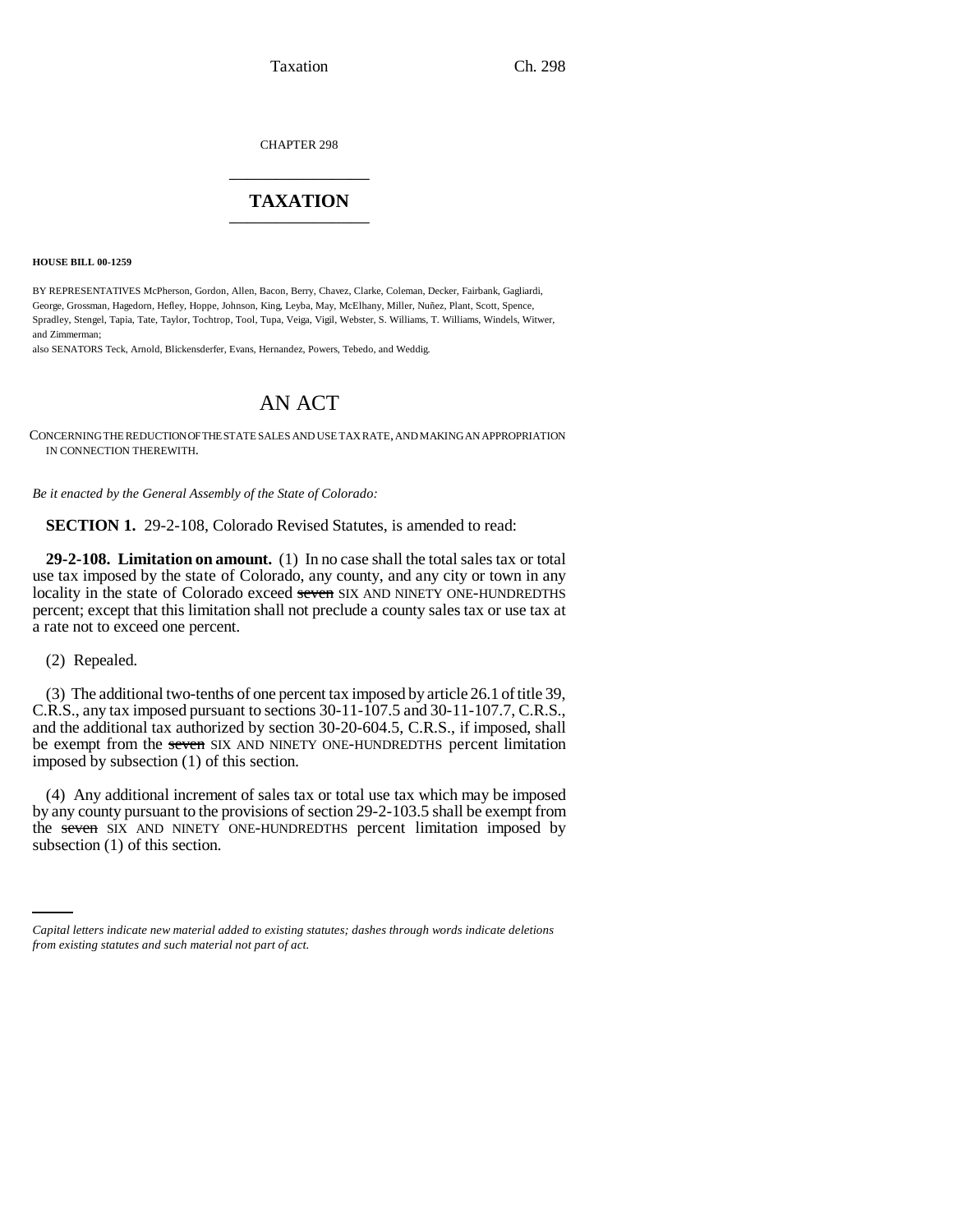### Ch. 298 Taxation

(5) Any additional increment of sales tax or use tax imposed by any category IV or category V county, as defined in section 30-2-102, C.R.S., for the specific purpose of funding the operations of any health service district created within such county pursuant to the "Special District Act", article 1 of title 32, C.R.S., shall be exempt from the seven SIX AND NINETY ONE-HUNDREDTHS percent limitation imposed by subsection (1) of this section. In no case shall such additional increment of sales tax or use tax exceed a rate of one percent. Any tax imposed pursuant to this subsection (5) may be terminated by the board of county commissioners of any such county after notice to the health service district and a public hearing thereon. If any such tax is terminated, the effective date of such termination shall be not less than six months after the decision thereon by the board of county commissioners.

**SECTION 2.** 39-26-105 (1) (a), Colorado Revised Statutes, is amended, and the said 39-26-105 (1) is further amended BY THE ADDITION OF A NEW PARAGRAPH, to read:

**39-26-105. Vendor liable for tax.** (1) (a) Except as provided in paragraph (d) PARAGRAPHS (d) AND (e) of this subsection (1), every retailer, also in this part 1 called "vendor", shall, irrespective of the provisions of section 39-26-106, be liable and responsible for the payment of an amount equivalent to three percent of all sales made by the vendor of commodities or services as specified in section 39-26-104 and shall, before the twentieth day of each month, make a return to the executive director of the department of revenue for the preceding calendar month and remit an amount equivalent to said three percent on such sales to said executive director, less three and one-third percent of the sum so remitted to cover the vendor's expense in the collection and remittance of said tax; but, if any vendor is delinquent in remitting said tax, other than in unusual circumstances shown to the satisfaction of the executive director, the vendor shall not be allowed to retain any amounts to cover his expense in collecting and remitting said tax, and an amount equivalent to the full three percent, plus the amount of any local vendor expense which may be allowed by the local government to the vendor, shall be remitted to the executive director by any such delinquent vendor. Such returns of the taxpayer or the taxpayer's duly authorized agent shall contain such information and be made in such manner and upon such forms as the executive director shall prescribe. Any local vendor expense remitted to the executive director shall be deposited to the state general fund.

(e) FOR ANY STATE FISCAL YEAR COMMENCING ON OR AFTER JULY 1, 2000, EVERY RETAILER OR VENDOR WHO SELLS ITEMS UPON WHICH A SALES TAX IS IMPOSED AT A RATE OF ONE ONE-HUNDREDTH OF ONE PERCENT PURSUANT TO SECTION 39-26-106(3) (a) SHALL BE LIABLE AND RESPONSIBLE FOR THE PAYMENT OF AN AMOUNT EQUIVALENT TO THE AMOUNT OF SALES TAX IMPOSED ON SUCH ITEMS LESS THREE AND ONE-THIRD PERCENT.

**SECTION 3.** 39-26-106 (1) (a), Colorado Revised Statutes, is amended, and the said 39-26-106 is further amended BY THE ADDITION OF A NEW SUBSECTION, to read:

**39-26-106. Schedule of sales tax.** (1) (a) (I) EXCEPT AS OTHERWISE PROVIDED IN SUBPARAGRAPH (II) OF THIS PARAGRAPH (a) AND IN SUBSECTION (3) OF THIS SECTION, there is imposed upon all sales of commodities and services specified in section 39-26-104 a tax at the rate of three percent of the amount of the sale, to be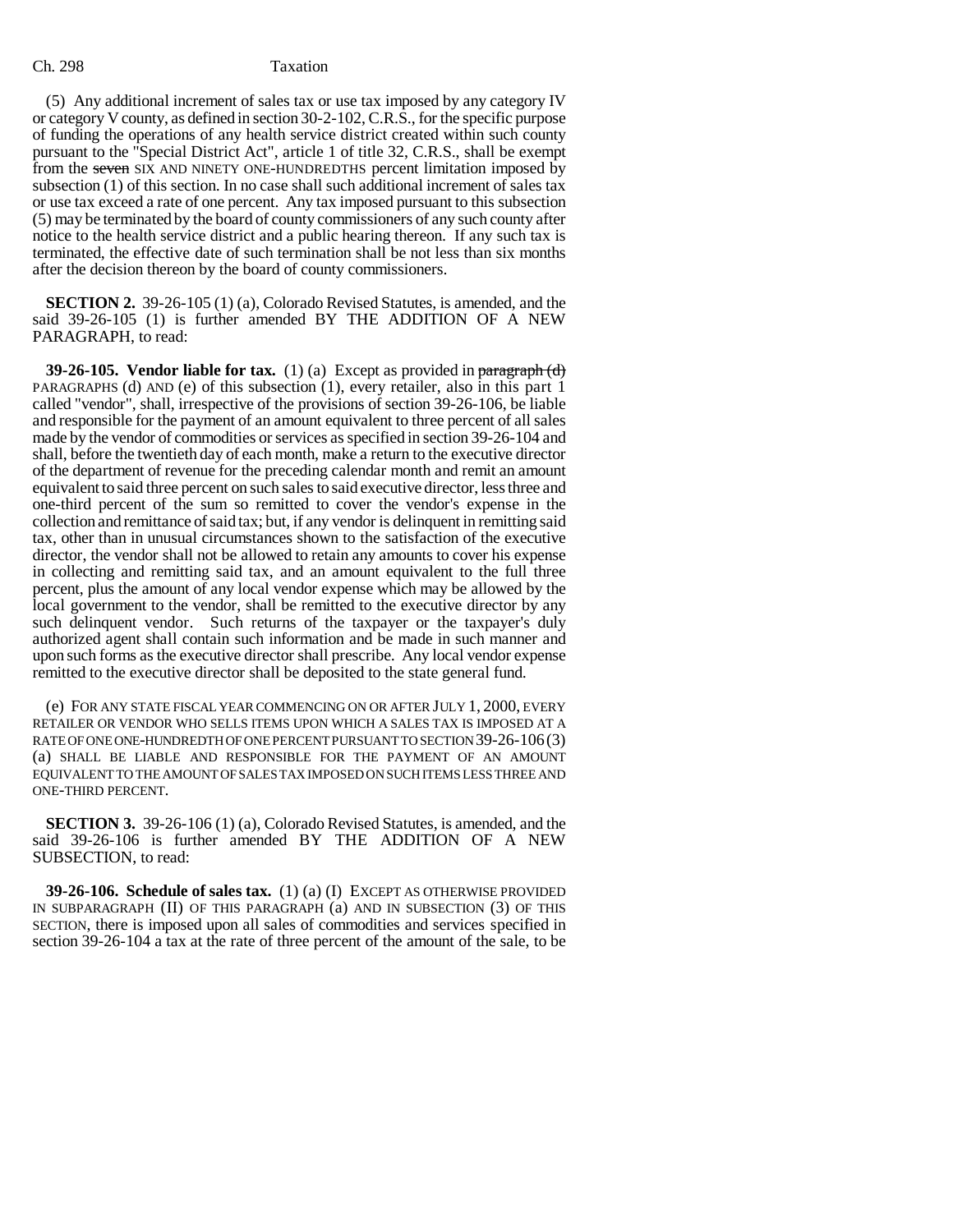computed in accordance with schedules or systems approved by the executive director of the department of revenue. Said schedules or systems shall be designed so that no such tax is charged on any sale of seventeen cents or less.

(II) ON AND AFTER JANUARY 1, 2001, THERE IS IMPOSED UPON ALL SALES OF COMMODITIES AND SERVICES SPECIFIED IN SECTION 39-26-104 A TAX AT THE RATE OF TWO AND NINETY ONE-HUNDREDTHS PERCENT OF THE AMOUNT OF THE SALE TO BE COMPUTED IN ACCORDANCE WITH SCHEDULES OR SYSTEMS APPROVED BY THE EXECUTIVE DIRECTOR OF THE DEPARTMENT OF REVENUE. SAID SCHEDULES OR SYSTEMS SHALL BE DESIGNED SO THAT NO SUCH TAX IS CHARGED ON ANY SALE OF SEVENTEEN CENTS OR LESS.

(3) (a) NOTWITHSTANDING THE RATE PROVISIONS OF PARAGRAPH (a) OF SUBSECTION (1) OF THIS SECTION, FOR ANY FISCAL YEAR COMMENCING ON OR AFTER JULY 1, 2000, IF THE REVENUE ESTIMATE PREPARED BY THE STAFF OF THE LEGISLATIVE COUNCIL IN JUNE OF THE CALENDAR YEAR IN WHICH THAT FISCAL YEAR ENDS INDICATES THAT THE AGGREGATE AMOUNT OF STATE REVENUES WILL EXCEED THE LIMITATION ON STATE FISCAL YEAR SPENDING IMPOSED BY SECTION 20 (7) (a) OF ARTICLE X OF THE STATE CONSTITUTION FOR THAT FISCAL YEAR BY THREE HUNDRED FIFTY MILLION DOLLARS OR MORE, AS ADJUSTED PURSUANT TO PARAGRAPH (b) OF THIS SUBSECTION (3), AND VOTERS STATEWIDE EITHER HAVE NOT AUTHORIZED THE STATE TO RETAIN AND SPEND ALL OF THE EXCESS STATE REVENUES OR HAVE AUTHORIZED THE STATE TO RETAIN AND SPEND ONLY A PORTION OF THE EXCESS STATE REVENUES FOR THAT FISCAL YEAR, THE TAX IMPOSED PURSUANT TO SUBSECTION (1) OF THIS SECTION SHALL BE IMPOSED UPON ANY SALE OF A NEW OR USED COMMERCIAL TRUCK, TRUCK TRACTOR, TRACTOR, SEMITRAILER, OR VEHICLE USED IN COMBINATION THEREWITH THAT HAS A GROSS VEHICLE WEIGHT RATING IN EXCESS OF TWENTY-SIX THOUSAND POUNDS FOR THE PERIOD COMMENCING ON JULY 1 OF THE CALENDAR YEAR IN WHICH THAT FISCAL YEAR ENDS THROUGH JUNE 30 OF THE IMMEDIATELY SUBSEQUENT CALENDAR YEAR, AT A RATE OF ONE ONE-HUNDREDTH OF ONE PERCENT.

(b) (I) NO LATER THAN OCTOBER 1 OF ANY GIVEN CALENDAR YEAR COMMENCING ON OR AFTER JANUARY 1, 2001, THE EXECUTIVE DIRECTOR SHALL ANNUALLY ADJUST THE DOLLAR AMOUNT SPECIFIED IN PARAGRAPH (a) OF THIS SUBSECTION (3) TO REFLECT THE RATE OF GROWTH OF COLORADO PERSONAL INCOME FOR THE CALENDAR YEAR IMMEDIATELY PRECEDING THE CALENDAR YEAR IN WHICH SUCH ADJUSTMENT IS MADE. FOR PURPOSES OF THIS SUBPARAGRAPH (I), "THE RATE OF GROWTH OF COLORADO PERSONAL INCOME" MEANS THE PERCENTAGE CHANGE BETWEEN THE MOST RECENT PUBLISHED ANNUAL ESTIMATE OF TOTAL PERSONAL INCOME FOR COLORADO, AS DEFINED AND OFFICIALLY REPORTED BY THE BUREAU OF ECONOMIC ANALYSIS IN THE UNITED STATES DEPARTMENT OF COMMERCE FOR THE CALENDAR YEAR IMMEDIATELY PRECEDING THE CALENDAR YEAR IN WHICH THE ADJUSTMENT IS MADE AND THE MOST RECENT PUBLISHED ANNUAL ESTIMATE OF TOTAL PERSONAL INCOME FOR COLORADO, AS DEFINED AND OFFICIALLY REPORTED BY THE BUREAU OF ECONOMIC ANALYSIS IN THE UNITED STATES DEPARTMENT OF COMMERCE FOR THE CALENDAR YEAR PRIOR TO THE CALENDAR YEAR IMMEDIATELY PRECEDING THE CALENDAR YEAR IN WHICH THE ADJUSTMENT IS MADE.

(II) UPON CALCULATING THE ADJUSTMENT OF SAID DOLLAR AMOUNT IN ACCORDANCE WITH SUBPARAGRAPH (I) OF THIS PARAGRAPH (b), THE EXECUTIVE DIRECTOR SHALL NOTIFY IN WRITING THE EXECUTIVE COMMITTEE OF THE LEGISLATIVE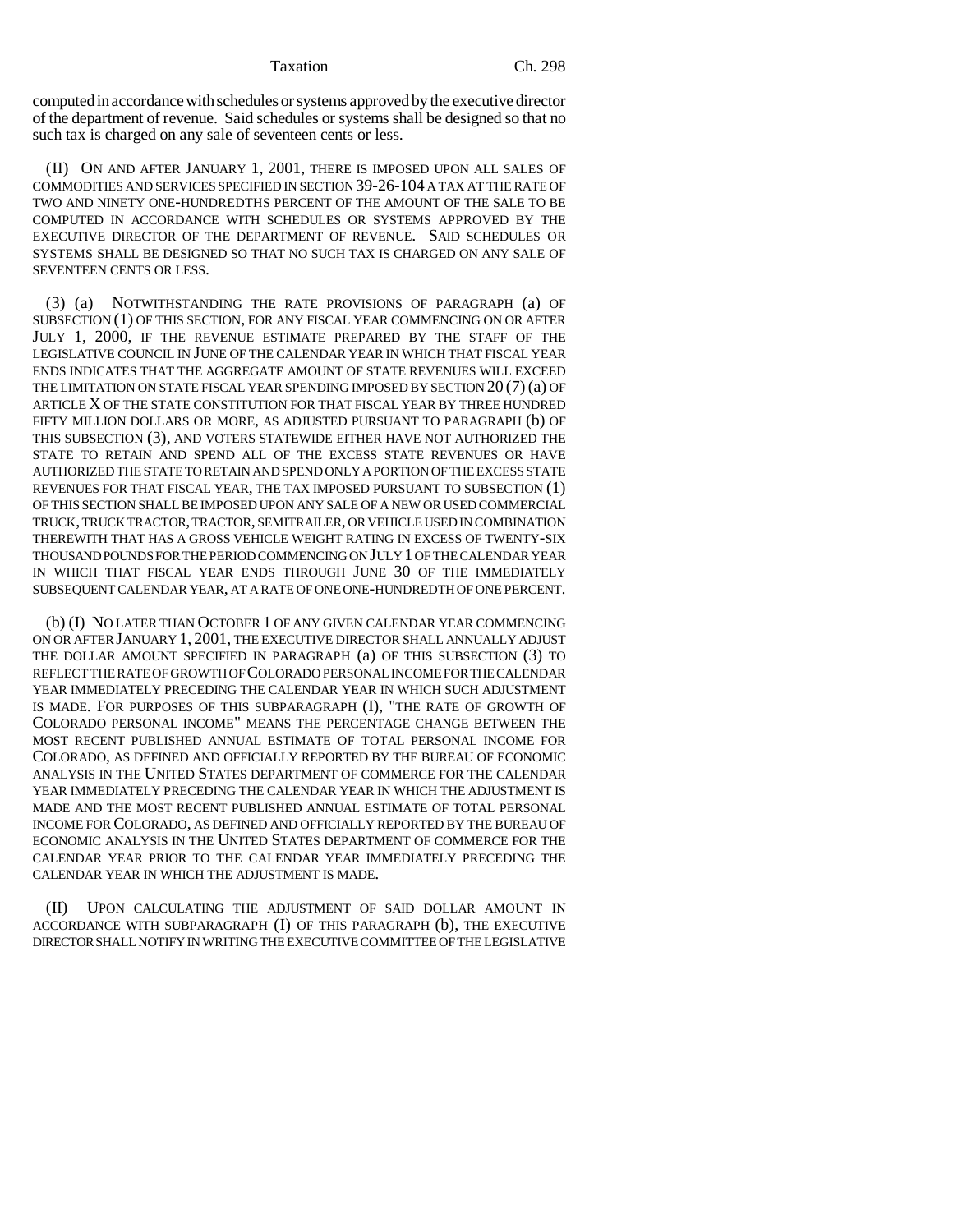COUNCIL CREATED PURSUANT TO SECTION 2-3-301 (1), C.R.S., OF THE ADJUSTED DOLLAR AMOUNT AND THE BASIS FOR THE ADJUSTMENT. SUCH WRITTEN NOTIFICATION SHALL BE GIVEN WITHIN FIVE WORKING DAYS AFTER SUCH CALCULATION IS COMPLETED, BUT SUCH WRITTEN NOTIFICATION SHALL BE GIVEN NO LATER THAN OCTOBER 1 OF THE CALENDAR YEAR.

(III) IT IS THE FUNCTION OF THE EXECUTIVE COMMITTEE OF THE LEGISLATIVE COUNCIL TO REVIEW AND APPROVE OR DISAPPROVE SUCH ADJUSTMENT OF SAID DOLLAR AMOUNT WITHIN TWENTY DAYS AFTER RECEIPT OF SUCH WRITTEN NOTIFICATION FROM THE EXECUTIVE DIRECTOR. ANY ADJUSTMENT THAT IS NOT APPROVED OR DISAPPROVED BY THE EXECUTIVE COMMITTEE WITHIN SAID TWENTY DAYS SHALL BE AUTOMATICALLY APPROVED; EXCEPT THAT, IF WITHIN SAID TWENTY DAYS THE EXECUTIVE COMMITTEE SCHEDULES A HEARING ON SUCH ADJUSTMENT, SUCH AUTOMATIC APPROVAL SHALL NOT OCCUR UNLESS THE EXECUTIVE COMMITTEE DOES NOT APPROVE OR DISAPPROVE SUCH ADJUSTMENT AFTER THE CONCLUSION OF SUCH HEARING. ANY HEARING CONDUCTED BY THE EXECUTIVE COMMITTEE PURSUANT TO THIS SUBPARAGRAPH (III) SHALL BE CONCLUDED NO LATER THAN TWENTY-FIVE DAYS AFTER RECEIPT OF SUCH WRITTEN NOTIFICATION FROM THE EXECUTIVE DIRECTOR.

(IV) (A) IF THE EXECUTIVE COMMITTEE OF THE LEGISLATIVE COUNCIL DISAPPROVES ANY ADJUSTMENT OF SAID DOLLAR AMOUNT CALCULATED BY THE EXECUTIVE DIRECTOR PURSUANT TO THIS PARAGRAPH (b), THE EXECUTIVE COMMITTEE SHALL SPECIFY SUCH ADJUSTED DOLLAR AMOUNT TO BE UTILIZED BY THE EXECUTIVE DIRECTOR. ANY ADJUSTED DOLLAR AMOUNT SPECIFIED BY THE EXECUTIVE COMMITTEE PURSUANT TO THIS SUB-SUBPARAGRAPH (A) SHALL BE CALCULATED IN ACCORDANCE WITH THE PROVISIONS OF THIS PARAGRAPH (b).

(B) FOR THE PURPOSE OF DETERMINING WHETHER THE SALES TAX RATE REDUCTION AUTHORIZED BY PARAGRAPH (a) OF THIS SUBSECTION (3) IS TO BE ALLOWED FOR ANY GIVEN INCOME TAX YEAR, THE EXECUTIVE DIRECTOR SHALL NOT UTILIZE ANY ADJUSTED DOLLAR AMOUNT THAT HAS NOT BEEN APPROVED PURSUANT TO SUBPARAGRAPH (III) OF THIS PARAGRAPH (b) OR OTHERWISE SPECIFIED PURSUANT TO SUB-SUBPARAGRAPH (A) OF THIS SUBPARAGRAPH (IV).

(V) IF ONE OR MORE BALLOT QUESTIONS ARE SUBMITTED TO THE VOTERS AT A STATEWIDE ELECTION TO BE HELD IN NOVEMBER OF ANY CALENDAR YEAR COMMENCING ON OR AFTER JANUARY 1, 2001, THAT SEEK AUTHORIZATION FOR THE STATE TO RETAIN AND SPEND ALL OR ANY PORTION OF THE AMOUNT OF EXCESS STATE REVENUES FOR THE STATE FISCAL YEAR ENDING DURING SAID CALENDAR YEAR, THE EXECUTIVE DIRECTOR SHALL NOT DETERMINE WHETHER THE SALES TAX RATE REDUCTION AUTHORIZED BY PARAGRAPH (a) OF THIS SUBSECTION (3) SHALL BE ALLOWED AND SHALL NOT PROMULGATE RULES CONTAINING SAID SALES TAX RATE REDUCTION UNTIL THE IMPACT OF THE RESULTS OF SAID ELECTION ON THE AMOUNT OF THE EXCESS STATE REVENUES TO BE REFUNDED IS ASCERTAINED.

(c) THE GENERAL ASSEMBLY FINDS AND DECLARES THAT REDUCING THE RATE OF THE SALES TAX IMPOSED ON ANY SALE OF A NEW OR USED COMMERCIAL TRUCK, TRUCK TRACTOR, TRACTOR, SEMITRAILER, OR VEHICLE USED IN COMBINATION THEREWITH THAT HAS A GROSS VEHICLE WEIGHT RATING IN EXCESS OF TWENTY-SIX THOUSAND POUNDS IS A REASONABLE METHOD OF REFUNDING EXCESS STATE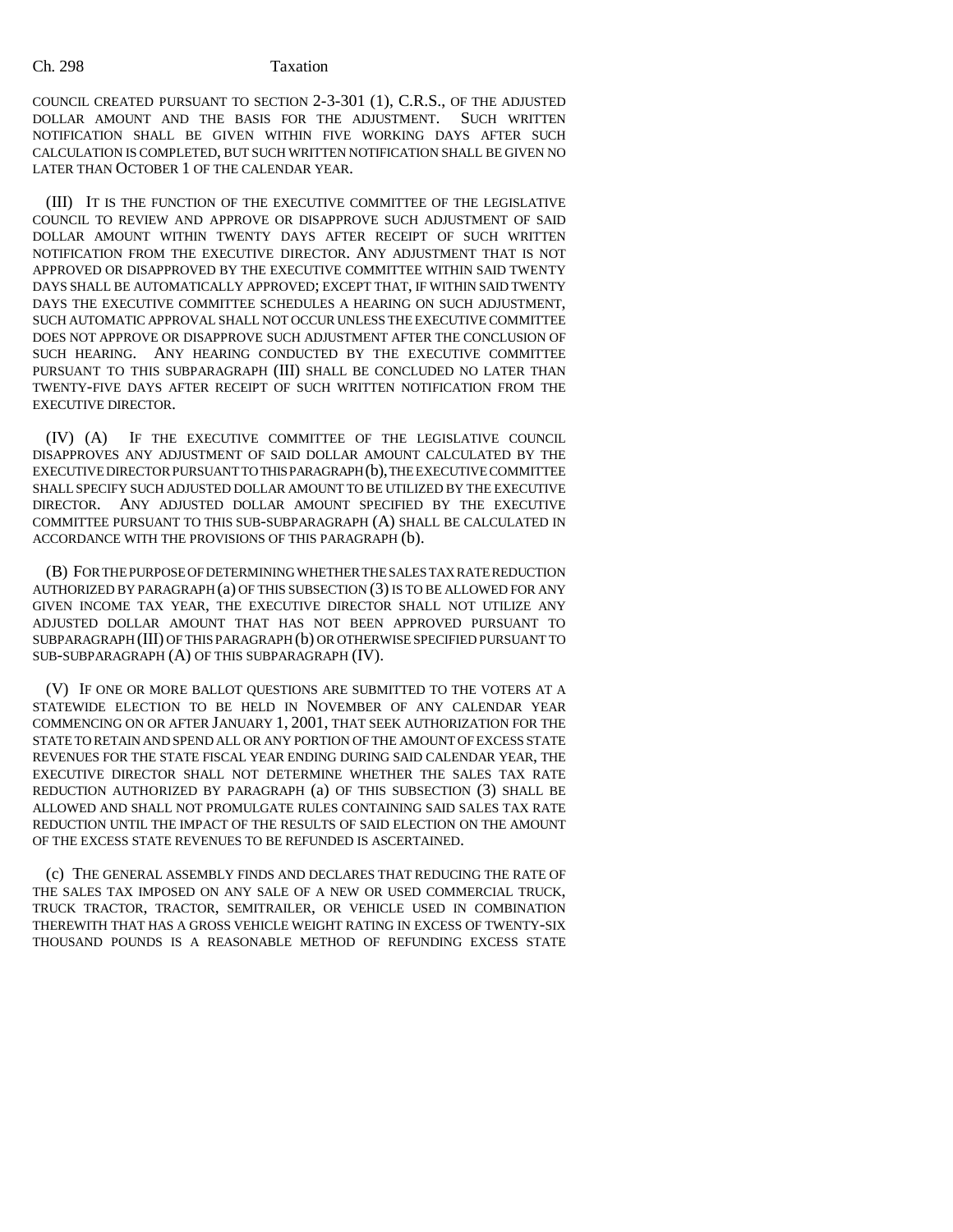Taxation Ch. 298

REVENUES REQUIRED TO BE REFUNDED IN ACCORDANCE WITH SECTION 20 (7) (d) OF ARTICLE X OF THE STATE CONSTITUTION.

(d) ANY STATE SALES TAX RATE REDUCTION ALLOWED PURSUANT TO THIS SECTION SHALL BE PUBLISHED IN RULES PROMULGATED BY THE EXECUTIVE DIRECTOR OF THE DEPARTMENT OF REVENUE IN ACCORDANCE WITH ARTICLE 4 OF TITLE 24,C.R.S., AND SHALL BE INCLUDED IN SUCH NOTICES AND PUBLICATIONS AS ARE CUSTOMARILY ISSUED BY THE DEPARTMENT OF REVENUE ON AT LEAST A QUARTERLY BASIS CONCERNING EXEMPTIONS FROM THE STATE SALES AND USE TAX.

**SECTION 4.** 39-26-202 (1), Colorado Revised Statutes, is amended, and the said 39-26-202 is further amended BY THE ADDITION OF A NEW SUBSECTION, to read:

**39-26-202. Authorization of tax.** (1) (a) EXCEPT AS OTHERWISE PROVIDED IN PARAGRAPH (b) OF THIS SUBSECTION (1) AND IN SUBSECTION (3) OF THIS SECTION, there is imposed and shall be collected from every person in this state a tax or excise at the rate of three percent of storage or acquisition charges or costs for the privilege of storing, using, or consuming in this state any articles of tangible personal property purchased at retail.

(b) ON AND AFTER JANUARY 1, 2001, THERE IS IMPOSED AND SHALL BE COLLECTED FROM EVERY PERSON IN THIS STATE A TAX OR EXCISE AT THE RATE OF TWO AND NINETY ONE-HUNDREDTHS PERCENT OF STORAGE OR ACQUISITION CHARGES OR COSTS FOR THE PRIVILEGE OF STORING, USING, OR CONSUMING IN THIS STATE ANY ARTICLES OF TANGIBLE PERSONAL PROPERTY PURCHASED AT RETAIL.

(c) Such tax shall be payable to and shall be collected by the executive director of the department of revenue and shall be computed in accordance with schedules or systems approved by said executive director. The transfer of wireless telecommunication equipment as an inducement to enter into or continue a contract for telecommunication services that are taxable pursuant to part 1 of this article shall not be construed to be storage, use, or consumption of such equipment by the transferror.

(3) (a) NOTWITHSTANDING THE RATE PROVISIONS OF PARAGRAPHS (a) AND (b) OF SUBSECTION (1) OF THIS SECTION, FOR ANY FISCAL YEAR COMMENCING ON OR AFTER JULY 1, 2000, IF THE REVENUE ESTIMATE PREPARED BY THE STAFF OF THE LEGISLATIVE COUNCIL IN JUNE OF THE CALENDAR YEAR IN WHICH THAT FISCAL YEAR ENDS INDICATES THAT THE AGGREGATE AMOUNT OF STATE REVENUES WILL EXCEED THE LIMITATION ON STATE FISCAL YEAR SPENDING IMPOSED BY SECTION 20 (7) (a) OF ARTICLE X OF THE STATE CONSTITUTION FOR THAT FISCAL YEAR BY THREE HUNDRED FIFTY MILLION DOLLARS OR MORE, AS ADJUSTED PURSUANT TO PARAGRAPH (b) OF THIS SUBSECTION (3), AND VOTERS STATEWIDE EITHER HAVE NOT AUTHORIZED THE STATE TO RETAIN AND SPEND ALL OF THE EXCESS STATE REVENUES OR HAVE AUTHORIZED THE STATE TO RETAIN AND SPEND ONLY A PORTION OF THE EXCESS STATE REVENUES FOR THAT FISCAL YEAR, THE TAX IMPOSED PURSUANT TO SUBSECTION (1) OF THIS SECTION SHALL BE IMPOSED UPON ANY SALE OF A NEW OR USED COMMERCIAL TRUCK, TRUCK TRACTOR, TRACTOR, SEMITRAILER, OR VEHICLE USED IN COMBINATION THEREWITH THAT HAS A GROSS VEHICLE WEIGHT RATING IN EXCESS OF TWENTY-SIX THOUSAND POUNDS FOR THE PERIOD COMMENCING ON JULY 1 OF THE CALENDAR YEAR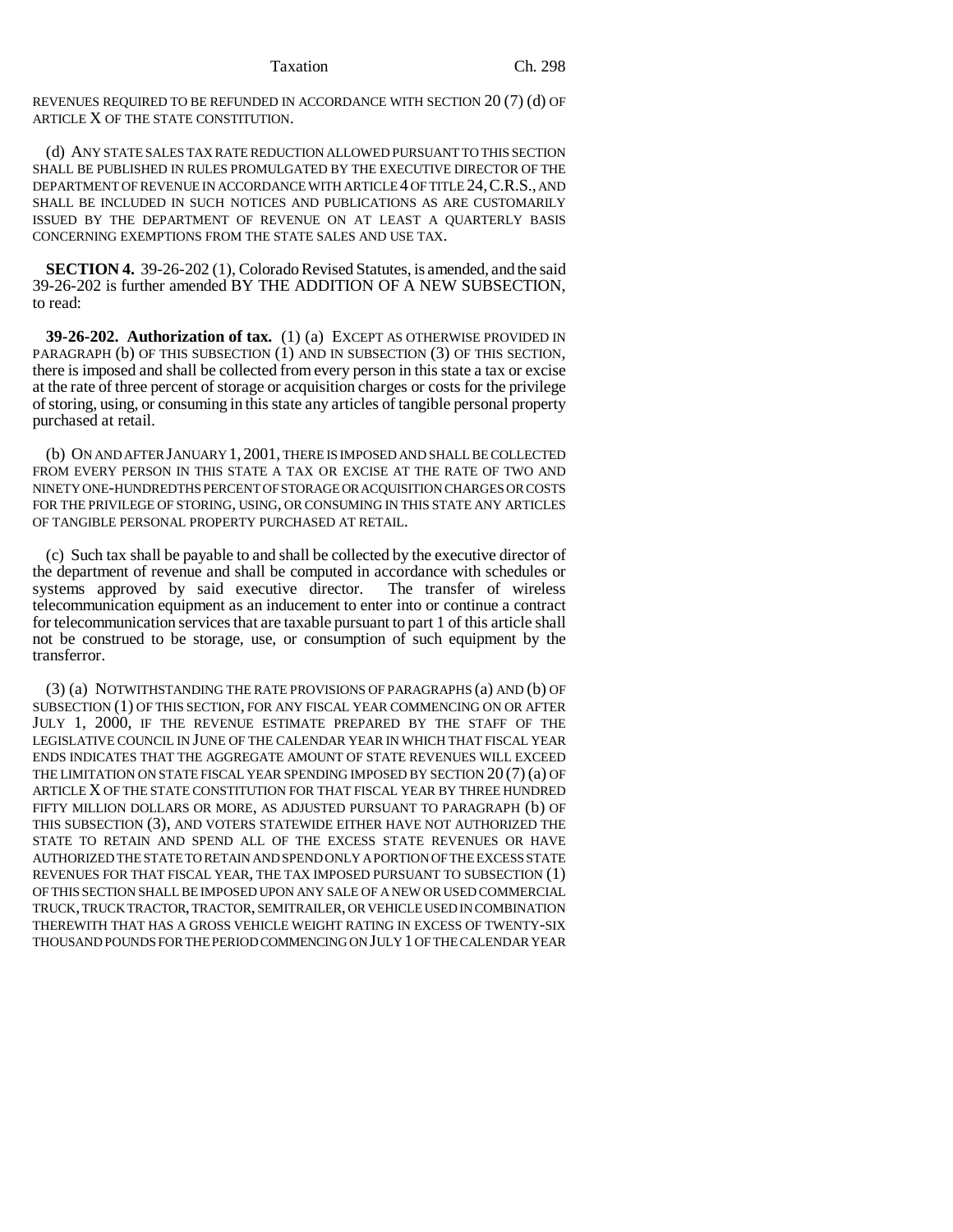### Ch. 298 Taxation

IN WHICH THAT FISCAL YEAR ENDS THROUGH JUNE 30 OF THE IMMEDIATELY SUBSEQUENT CALENDAR YEAR, AT A RATE OF ONE ONE-HUNDREDTH OF ONE PERCENT.

(b) (I) NO LATER THAN OCTOBER 1 OF ANY GIVEN CALENDAR YEAR COMMENCING ON OR AFTER JANUARY 1, 2001, THE EXECUTIVE DIRECTOR SHALL ANNUALLY ADJUST THE DOLLAR AMOUNT SPECIFIED IN PARAGRAPH (a) OF THIS SUBSECTION (3) TO REFLECT THE RATE OF GROWTH OF COLORADO PERSONAL INCOME FOR THE CALENDAR YEAR IMMEDIATELY PRECEDING THE CALENDAR YEAR IN WHICH SUCH ADJUSTMENT IS MADE. FOR PURPOSES OF THIS SUBPARAGRAPH (I), "THE RATE OF GROWTH OF COLORADO PERSONAL INCOME" MEANS THE PERCENTAGE CHANGE BETWEEN THE MOST RECENT PUBLISHED ANNUAL ESTIMATE OF TOTAL PERSONAL INCOME FOR COLORADO, AS DEFINED AND OFFICIALLY REPORTED BY THE BUREAU OF ECONOMIC ANALYSIS IN THE UNITED STATES DEPARTMENT OF COMMERCE FOR THE CALENDAR YEAR IMMEDIATELY PRECEDING THE CALENDAR YEAR IN WHICH THE ADJUSTMENT IS MADE AND THE MOST RECENT PUBLISHED ANNUAL ESTIMATE OF TOTAL PERSONAL INCOME FOR COLORADO, AS DEFINED AND OFFICIALLY REPORTED BY THE BUREAU OF ECONOMIC ANALYSIS IN THE UNITED STATES DEPARTMENT OF COMMERCE FOR THE CALENDAR YEAR PRIOR TO THE CALENDAR YEAR IMMEDIATELY PRECEDING THE CALENDAR YEAR IN WHICH THE ADJUSTMENT IS MADE.

(II) UPON CALCULATING THE ADJUSTMENT OF SAID DOLLAR AMOUNT IN ACCORDANCE WITH SUBPARAGRAPH (I) OF THIS PARAGRAPH (b), THE EXECUTIVE DIRECTOR SHALL NOTIFY IN WRITING THE EXECUTIVE COMMITTEE OF THE LEGISLATIVE COUNCIL CREATED PURSUANT TO SECTION 2-3-301 (1), C.R.S., OF THE ADJUSTED DOLLAR AMOUNT AND THE BASIS FOR THE ADJUSTMENT. SUCH WRITTEN NOTIFICATION SHALL BE GIVEN WITHIN FIVE WORKING DAYS AFTER SUCH CALCULATION IS COMPLETED, BUT SUCH WRITTEN NOTIFICATION SHALL BE GIVEN NO LATER THAN OCTOBER 1 OF THE CALENDAR YEAR.

(III) IT IS THE FUNCTION OF THE EXECUTIVE COMMITTEE OF THE LEGISLATIVE COUNCIL TO REVIEW AND APPROVE OR DISAPPROVE SUCH ADJUSTMENT OF SAID DOLLAR AMOUNT WITHIN TWENTY DAYS AFTER RECEIPT OF SUCH WRITTEN NOTIFICATION FROM THE EXECUTIVE DIRECTOR. ANY ADJUSTMENT THAT IS NOT APPROVED OR DISAPPROVED BY THE EXECUTIVE COMMITTEE WITHIN SAID TWENTY DAYS SHALL BE AUTOMATICALLY APPROVED; EXCEPT THAT, IF WITHIN SAID TWENTY DAYS THE EXECUTIVE COMMITTEE SCHEDULES A HEARING ON SUCH ADJUSTMENT, SUCH AUTOMATIC APPROVAL SHALL NOT OCCUR UNLESS THE EXECUTIVE COMMITTEE DOES NOT APPROVE OR DISAPPROVE SUCH ADJUSTMENT AFTER THE CONCLUSION OF SUCH HEARING. ANY HEARING CONDUCTED BY THE EXECUTIVE COMMITTEE PURSUANT TO THIS SUBPARAGRAPH (III) SHALL BE CONCLUDED NO LATER THAN TWENTY-FIVE DAYS AFTER RECEIPT OF SUCH WRITTEN NOTIFICATION FROM THE EXECUTIVE DIRECTOR.

(IV) (A) IF THE EXECUTIVE COMMITTEE OF THE LEGISLATIVE COUNCIL DISAPPROVES ANY ADJUSTMENT OF SAID DOLLAR AMOUNT CALCULATED BY THE EXECUTIVE DIRECTOR PURSUANT TO THIS PARAGRAPH (b), THE EXECUTIVE COMMITTEE SHALL SPECIFY SUCH ADJUSTED DOLLAR AMOUNT TO BE UTILIZED BY THE EXECUTIVE DIRECTOR. ANY ADJUSTED DOLLAR AMOUNT SPECIFIED BY THE EXECUTIVE COMMITTEE PURSUANT TO THIS SUB-SUBPARAGRAPH (A) SHALL BE CALCULATED IN ACCORDANCE WITH THE PROVISIONS OF THIS PARAGRAPH (b).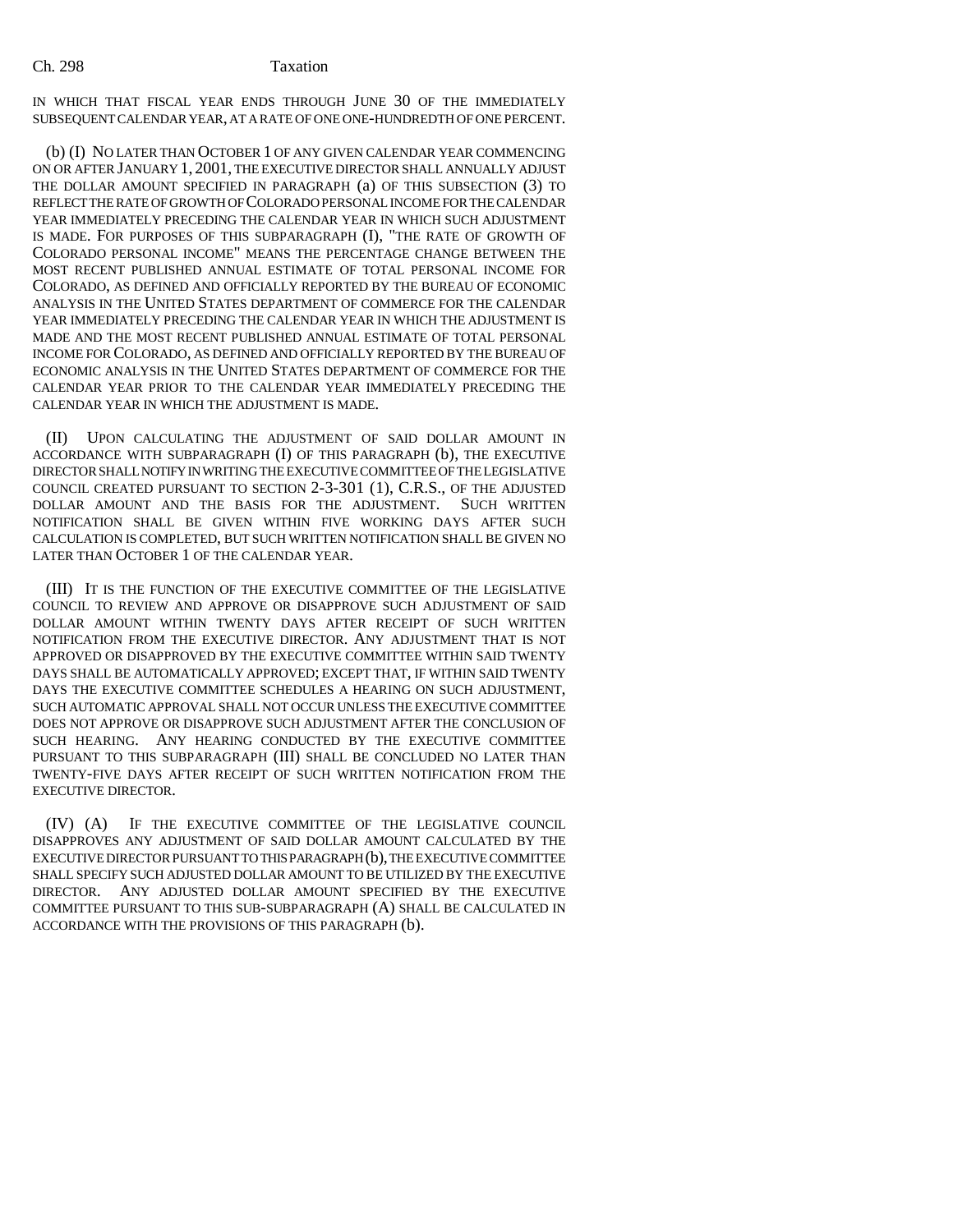### Taxation Ch. 298

(B) FOR THE PURPOSE OF DETERMINING WHETHER THE USE TAX RATE REDUCTION AUTHORIZED BY PARAGRAPH (a) OF THIS SUBSECTION (3) IS TO BE ALLOWED FOR ANY GIVEN INCOME TAX YEAR, THE EXECUTIVE DIRECTOR SHALL NOT UTILIZE ANY ADJUSTED DOLLAR AMOUNT THAT HAS NOT BEEN APPROVED PURSUANT TO SUBPARAGRAPH (III) OF THIS PARAGRAPH (b) OR OTHERWISE SPECIFIED PURSUANT TO SUB-SUBPARAGRAPH (A) OF THIS SUBPARAGRAPH (IV).

(V) IF ONE OR MORE BALLOT QUESTIONS ARE SUBMITTED TO THE VOTERS AT A STATEWIDE ELECTION TO BE HELD IN NOVEMBER OF ANY CALENDAR YEAR COMMENCING ON OR AFTER JANUARY 1, 2001, THAT SEEK AUTHORIZATION FOR THE STATE TO RETAIN AND SPEND ALL OR ANY PORTION OF THE AMOUNT OF EXCESS STATE REVENUES FOR THE STATE FISCAL YEAR ENDING DURING SAID CALENDAR YEAR, THE EXECUTIVE DIRECTOR SHALL NOT DETERMINE WHETHER THE USE TAX RATE REDUCTION AUTHORIZED BY PARAGRAPH (a) OF THIS SUBSECTION (3) SHALL BE ALLOWED AND SHALL NOT PROMULGATE RULES CONTAINING SAID USE TAX RATE REDUCTION UNTIL THE IMPACT OF THE RESULTS OF SAID ELECTION ON THE AMOUNT OF THE EXCESS STATE REVENUES TO BE REFUNDED IS ASCERTAINED.

(c) THE GENERAL ASSEMBLY FINDS AND DECLARES THAT REDUCING THE RATE OF THE USE TAX IMPOSED ON THE STORAGE, USE, OR CONSUMPTION OF A NEW OR USED COMMERCIAL TRUCK, TRUCK TRACTOR, TRACTOR, SEMITRAILER, OR VEHICLE USED IN COMBINATION THEREWITH THAT HAS A GROSS VEHICLE WEIGHT RATING IN EXCESS OF TWENTY-SIX THOUSAND POUNDS IS A REASONABLE METHOD OF REFUNDING EXCESS STATE REVENUES REQUIRED TO BE REFUNDED IN ACCORDANCE WITH SECTION 20 (7) (d) OF ARTICLE X OF THE STATE CONSTITUTION.

(d) ANY STATE USE TAX RATE REDUCTION ALLOWED PURSUANT TO THIS SECTION SHALL BE PUBLISHED IN RULES PROMULGATED BY THE EXECUTIVE DIRECTOR OF THE DEPARTMENT OF REVENUE IN ACCORDANCE WITH ARTICLE 4 OF TITLE 24,C.R.S., AND SHALL BE INCLUDED IN SUCH NOTICES AND PUBLICATIONS AS ARE CUSTOMARILY ISSUED BY THE DEPARTMENT OF REVENUE ON AT LEAST A QUARTERLY BASIS CONCERNING EXEMPTIONS FROM THE STATE SALES AND USE TAX.

**SECTION 5.** 39-26-123 (2) (a) (I) (A), Colorado Revised Statutes, is amended, and the said  $(2)$  (a) (I) is further amended BY THE ADDITION OF A NEW SUB-SUBPARAGRAPH, to read:

**39-26-123. Receipts - disposition.** (2) (a) (I) (A) Eighty-five percent of all receipts collected under the provisions of this article shall be credited to the old age pension fund. For the fiscal year commencing July 1, 1997, and for each fiscal year thereafter, the remaining fifteen percent shall be allocated between and credited to the general fund and the highway users tax fund, as a portion of the sales and use taxes attributable to sales or use of vehicles and related items, as follows: EXCEPT AS OTHERWISE PROVIDED IN SUB-SUBPARAGRAPH (A.8) OF THIS SUBPARAGRAPH (I), ten percent of net revenue from sales and use tax to the highway users tax fund and five percent thereof to the general fund.

(A.8) ON AND AFTER FEBRUARY 1, 2001, UP TO AND INCLUDING JUNE 30, 2001, AND FOR FISCAL YEARS BEGINNING ON AND AFTER JULY 1, 2001, THE ALLOCATION OF RECEIPTS UNDER SUB-SUBPARAGRAPH (A) OF THIS SUBPARAGRAPH (I) TO THE HIGHWAY USERS TAX FUND SHALL BE INCREASED BY THIRTY-FOUR ONE-HUNDREDTHS